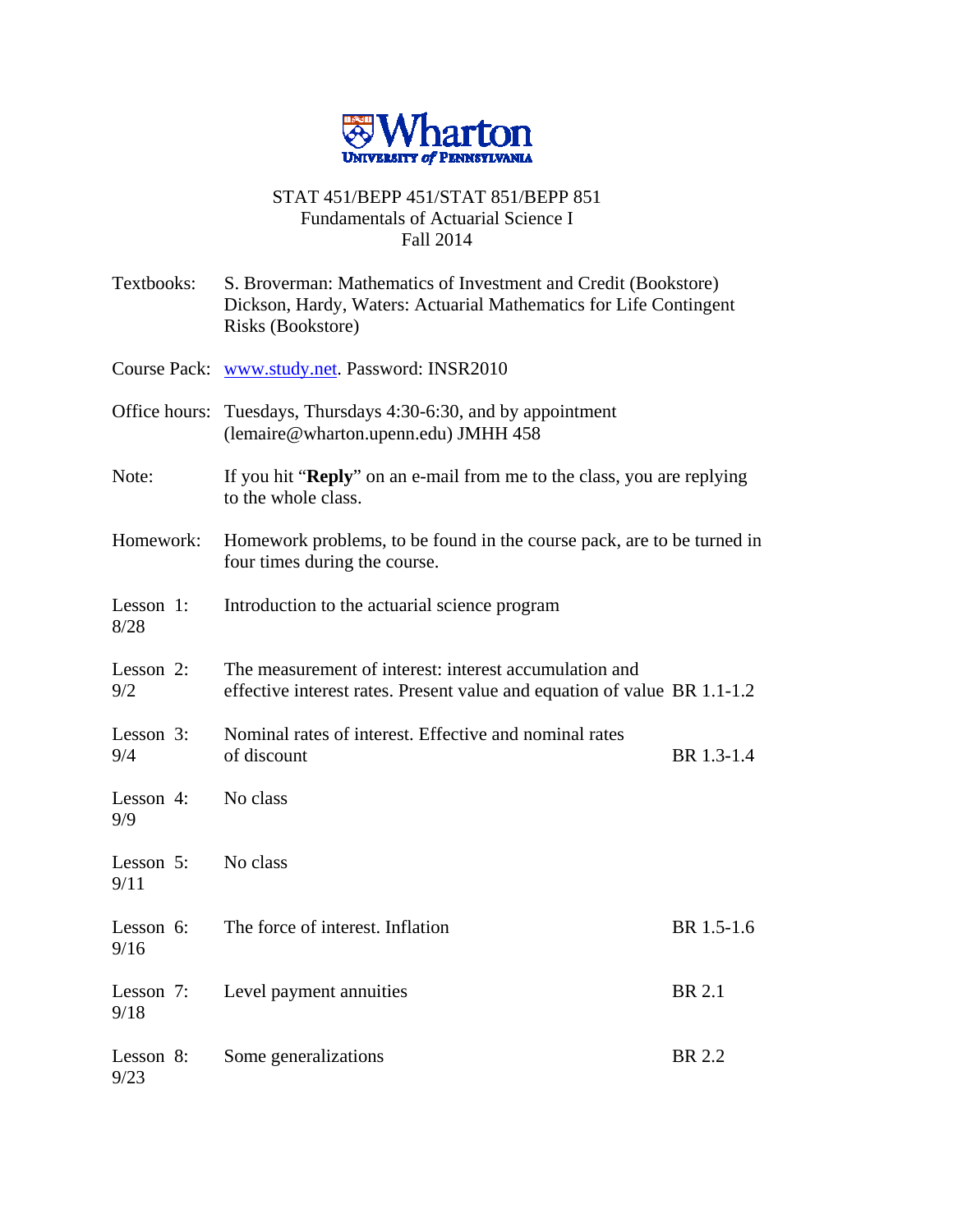| Lesson 9:<br>9/25   | Annuities with non-constant payments                                                                       | BR 2.3           |
|---------------------|------------------------------------------------------------------------------------------------------------|------------------|
| Lesson 10:<br>9/30  | Loan repayment: Amortization method<br>Homework due: K1-1, K1-3, K1-11, K1-12 K3-3,<br>K3-11, K3-15, K3-20 | BR 3.1-3.2       |
| Lesson 11:<br>10/2  | Amortization method                                                                                        | BR 3.2           |
| Lesson 12:<br>10/7  | Truth in Lending                                                                                           |                  |
| Lesson 13:<br>10/14 | The Sinking Fund method. Applications                                                                      | BR 3.3           |
| Lesson 14:<br>10/16 | Applications<br>End of mid-term material                                                                   | <b>BR</b> 3.4    |
| Lesson 15:<br>10/21 | Bonds pricing                                                                                              | <b>BR</b> 4.1    |
| Lesson 16:<br>10/23 | Bond amortization. Callable bonds<br>Homework due: K5-2, K6-1, K6-5, K6-6                                  | BR $4.2 - 4.3.1$ |
| Lesson 17:<br>10/28 | Internal rate of return<br>Dollar-weighted and time weighted rate of return<br>Suggested reading:          | BR 2.4.1, 5.1    |
|                     |                                                                                                            | BR 5.1.3, 5.3.1  |
| Lesson 18:<br>10/30 | Spot rates, forward rates, duration                                                                        | BR 6.1, 6.3, 7.1 |
| $6:00 - 7:30$       | 10/30 or 11/4 (your choice) Mid-term exam                                                                  |                  |
| Lesson 19:<br>11/4  | Duration                                                                                                   | BR 7.2           |
| Lesson 20:<br>11/6  | Immunization                                                                                               | BR 7.2           |
| Lesson 21:<br>11/11 | Survival models                                                                                            | D2               |